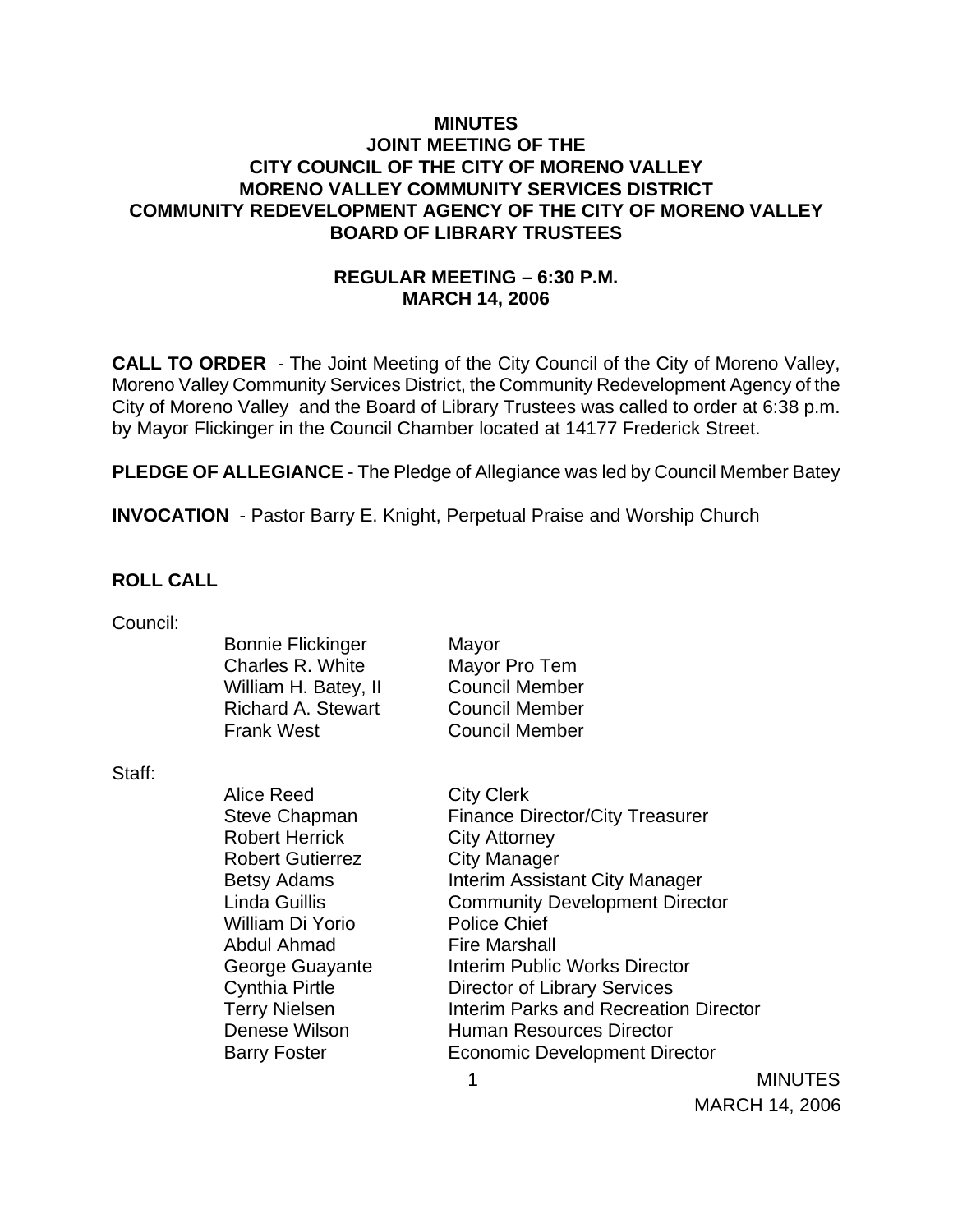Angela Rushen Interim Administrative Services Director

### **Approved by a 5-0 vote to add the following item to the Closed Session agenda as it has come to the attention of the Council after the agenda was posted. m/Batey, s/White**

SECTION 54956.8 - CONFERENCE WITH REAL PROPERTY NEGOTIATOR – PROPERTY ACQUISITION

| a) | Property:         | APN 291-250-005         |
|----|-------------------|-------------------------|
|    | Owner:            | City of Moreno Valley   |
|    | City Negotiators: | <b>Robert Gutierrez</b> |

### **JOINT CONSENT CALENDARS (SECTIONS A-D) OF THE CITY COUNCIL OF THE CITY OF MORENO VALLEY, MORENO VALLEY COMMUNITY SERVICES DISTRICT, COMMUNITY REDEVELOPMENT AGENCY OF THE CITY OF MORENO VALLEY AND THE BOARD OF LIBRARY TRUSTEES**

Mayor Stewart opened the agenda items for the Consent Calendars for public comments, there being none, public comments were closed.

## **A. CONSENT CALENDAR** - **CITY COUNCIL**

- A1. ORDINANCES FIRST READING BY TITLE ONLY Waived reading of all Ordinance Introductions and read by title only.
- A2. MINUTES REGULAR MEETING OF FEBRUARY 28, 2006 (Report of: City Clerk's Department) Recommendation: Approve as submitted.
- A3. TRACT MAP 30476 SINGLE FAMILY RESIDENTIAL PROJECT, AMENDMENT TO AGREEMENT FOR PUBLIC IMPROVEMENTS (TIME EXTENSION), EAST OF LASSELLE STREET, SOUTH OF KRAMERIA STREET IN THE MORENO VALLEY RANCH SPECIFIC PLAN (SP193) AREA, SUBDIVIDER – K. HOVNANIAN FORECAST HOMES, INC. (Report of: Public Works Department) Recommendation: Authorize the Mayor to execute the Amendment to Agreement for Public Improvements for Tract Map 30476; instruct the City Clerk to forward the completed Amendment to Agreement for Public Improvements to the County Recorder's Office for recordation; and authorize the City Engineer to execute any future amendments to the agreement if the required street improvements are not completed within said timeframe.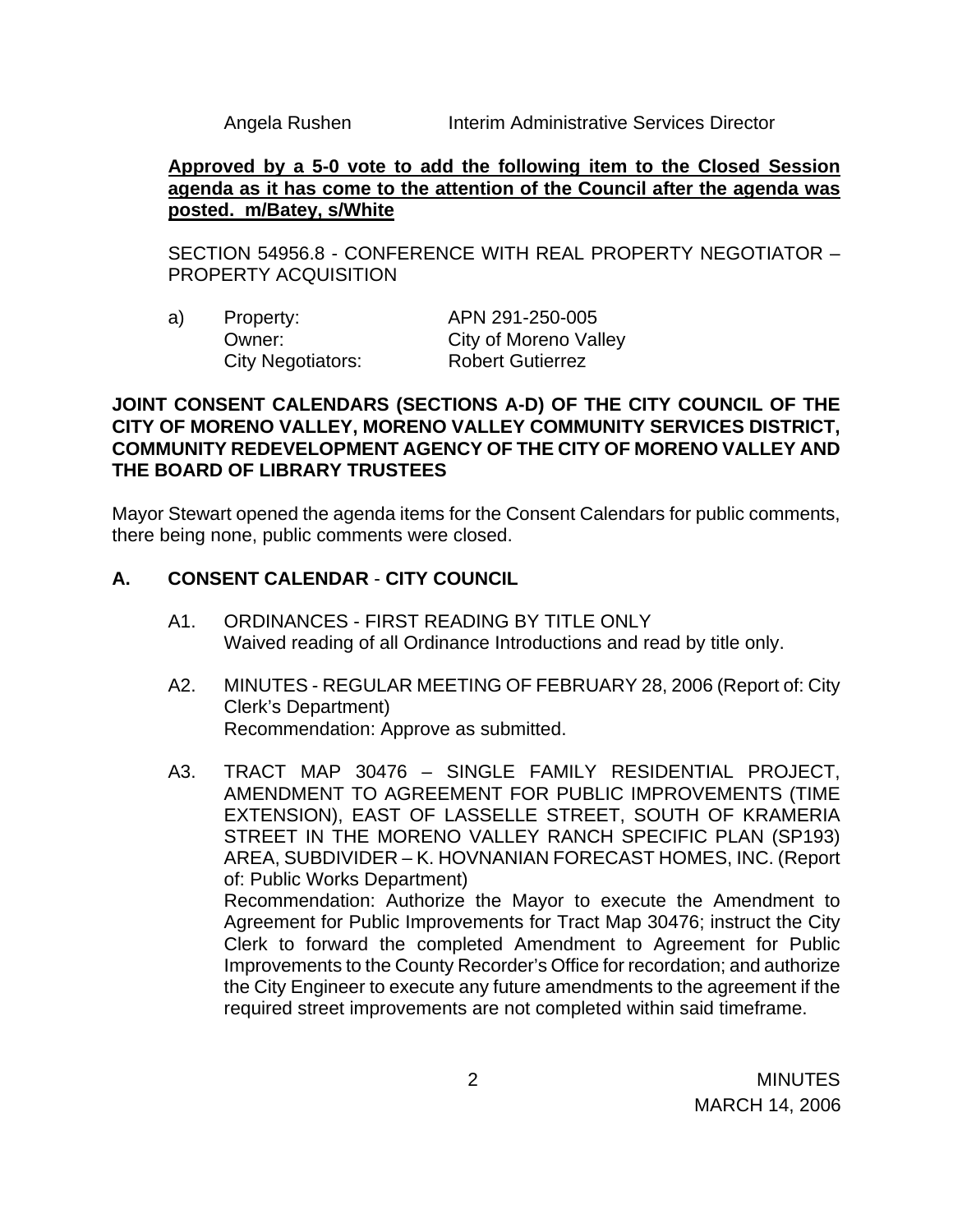- A4. TRACT MAP 30320-1 SINGLE FAMILY RESIDENTIAL PROJECT, AMENDMENT TO AGREEMENT FOR PUBLIC IMPROVEMENTS (TIME EXTENSION), NORTHWEST CORNER OF OLEANDER AVENUE AND LASSELLE STREET, SUBDIVIDER – WL HOMES LLC DBA JOHN LAING HOMES (Report of: Public Works Department) Recommendation: Authorize the Mayor to execute the Amendment to Agreement for Public Improvements for Tract Map 30320-1; instruct the City Clerk to forward the completed Amendment to Agreement for Public Improvements to the County Recorder's Office for recordation; and authorize the City Engineer to execute any future amendments to the agreement if the required street improvements are not completed within said timeframe.
- A5. TRACT MAP 22377 SINGLE FAMILY RESIDENTIAL PROJECT, AMENDMENT TO AGREEMENT FOR PUBLIC IMPROVEMENTS (TIME EXTENSION), EAST OF LASSELLE STREET AND NORTH OF CAMINO FLORES, SUBDIVIDER – K. HOVNANIAN FORECAST HOMES, INC. (Report of: Public Works Department) Recommendation: Authorize the Mayor to execute the Amendment to Agreement for Public Improvements for Tract Map 22377; instruct the City Clerk to forward the completed Amendment to Agreement for Public Improvements to the County Recorder's Office for recordation; and authorize the City Engineer to execute any future amendments to the agreement if the required street improvements are not completed within said timeframe.
- A6. AGREEMENT FOR PROFESSIONAL CONSULTANT SERVICES FOR ARTERIALS TRAFFIC SIGNAL TIMING PLANS, PROJECT NO. 06- 13768125 (Report of: Public Works Department) Recommendation: Approve the Agreement for Professional Consultant Services to Katz, Okitsu & Associates, Inc., 17852 E. Seventeenth Street, Suite 102, Tustin, California 92780-2142, for professional consultant services for Arterials Traffic Signal Timing Plans; authorize the Mayor to execute said "Agreement for Professional Consultant Services" with Katz, Okitsu & Associates, Inc.; and authorize the issuance of a Purchase Order to Katz, Okitsu & Associates, Inc., in the amount of \$132,539.00 (the proposal amount, plus 10% contingency) when the Agreement has been signed by all parties (Account No. 137.68125.7200).
- A7. APPROVAL OF TRACT MAP 32836 SINGLE FAMILY RESIDENTIAL PROJECT, AND ACCEPT AGREEMENT AND BONDS FOR PUBLIC IMPROVEMENTS, EAST SIDE OF NASON STREET, SOUTH OF FIR AVENUE AND WEST OF EUCALYPTUS AVENUE, SUBDIVIDER – BEAZER HOMES HOLDINGS CORP. (Report of: Public Works Department) Recommendation: Approve Final Map 32836, authorize the City Clerk to sign the map and transmit said map to the County Recorder's Office for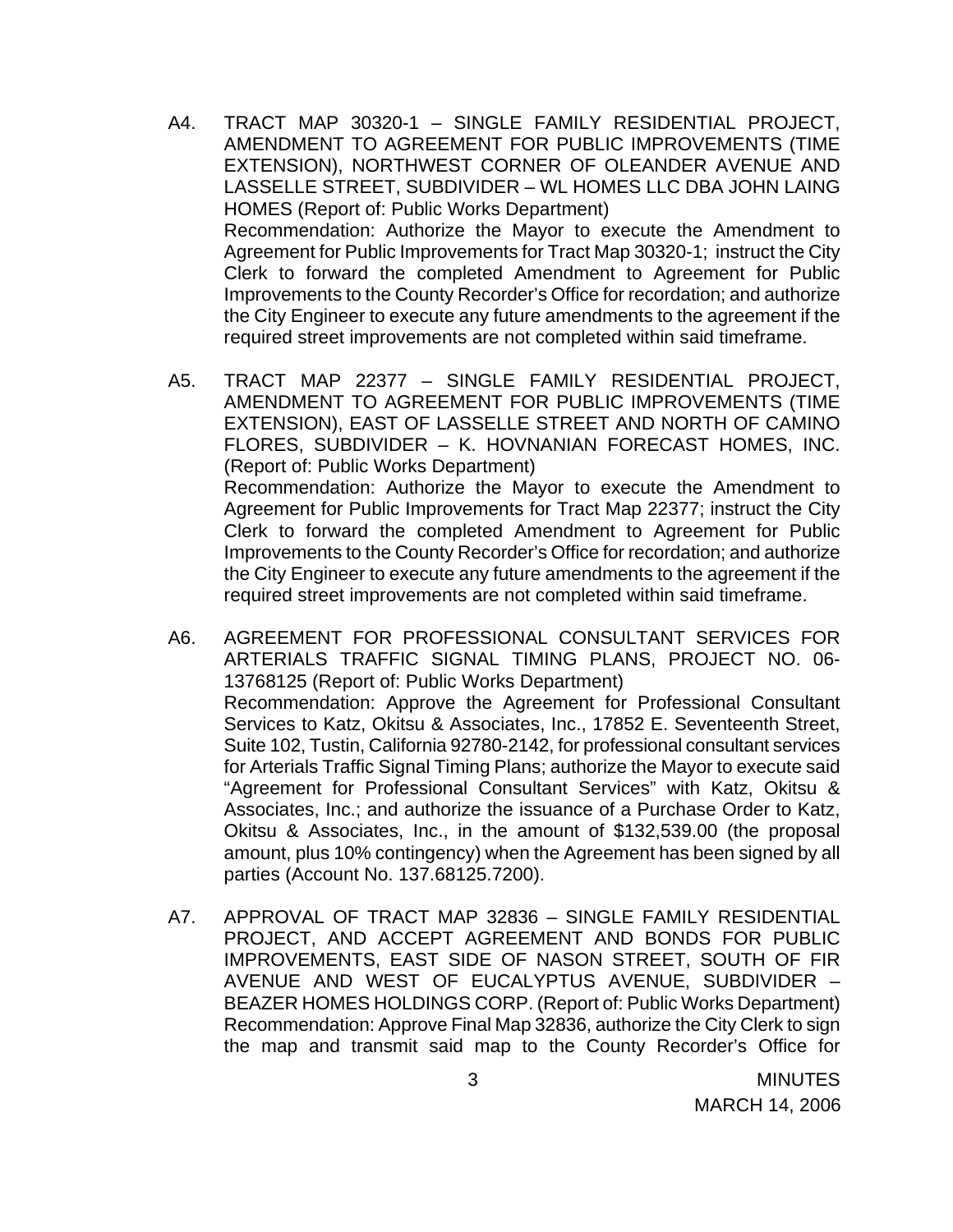recordation; accept the Agreement and Bonds for Public Improvements; authorize the Mayor to execute the Agreement; direct the City Clerk to forward the signed Agreement to the County Recorder's Office for recordation; and authorize the City Engineer to execute any future amendments to the agreement if the required street improvements are not completed within said timeframe.

- A8. TRACT 31212 REQUEST TO EXTEND THE TIME FOR A FULL ROAD CLOSURE FOR THE INSTALLATION OF A TRAFFIC SIGNAL AND CONSTRUCTION OF ROADWAY IMPROVEMENTS AT THE INTERSECTION OF COTTONWOOD AVENUE AND MORRISON STREET FROM MARCH 17, 2006 TO APRIL 10, 2006, SUBDIVIDER – WESTERN PACIFIC HOUSING, INC. (Report of: Public Works Department) Recommendation: Authorize an extension of the time for a full road closure for the installation of a traffic signal and construction of roadway improvements at the intersection of Cottonwood Avenue and Morrison Street from March 17, 2006 to April 10, 2006 for Tract 31212.
- A9. APPROVE THE AGREEMENT BETWEEN THE CITY OF MORENO VALLEY AND BP IRONWOOD 55, LLC FOR THE ACQUISITION OF CERTAIN PROPERTY FOR PUBLIC RIGHT-OF-WAY IN CONNECTION WITH PROJECT NO. PA02-0133, TRACT MAP 31089, NORTH OF IRONWOOD AVENUE BETWEEN KITCHING STREET AND TUSCOLA STREET, SUBDIVIDER – BP IRONWOOD 55, LLC (Report of: Public Works Department)

 Recommendation: Approve the agreement and authorize the Mayor to execute the agreement.

- A10. AUTHORIZATION TO AWARD AGREEMENT FOR PROFESSIONAL CONSULTANT SERVICES FOR LASSELLE STREET WIDENING FROM JOHN F. KENNEDY DRIVE TO ALESSANDRO BOULEVARD - PROJECT NO. 06-50182725 (Report of: Public Works Department) Recommendation: Approve the Agreement for Professional Consultant Services with PSOMAS, 3187 Red Hill Avenue, Suite 250, Costa Mesa, CA 92626 to provide engineering services for Lasselle Street Widening from John F. Kennedy Drive to Alessandro Boulevard; authorize the Mayor to execute the Agreement for Professional Consultant Services with PSOMAS; and authorize the issuance of a Purchase Order to PSOMAS, in the not-toexceed amount of \$664,529 (proposal amount plus 10% contingency) for Account No. 501.82725 when the Agreement has been signed by all parties.
- A11. PA04-0154 MULTI FAMILY RESIDENTIAL ACCEPT AGREEMENT AND IRREVOCABLE LETTERS OF CREDIT FOR PUBLIC IMPROVEMENTS, SOUTHWEST OF MORENO BEACH DRIVE AT AUTO MALL DRIVE,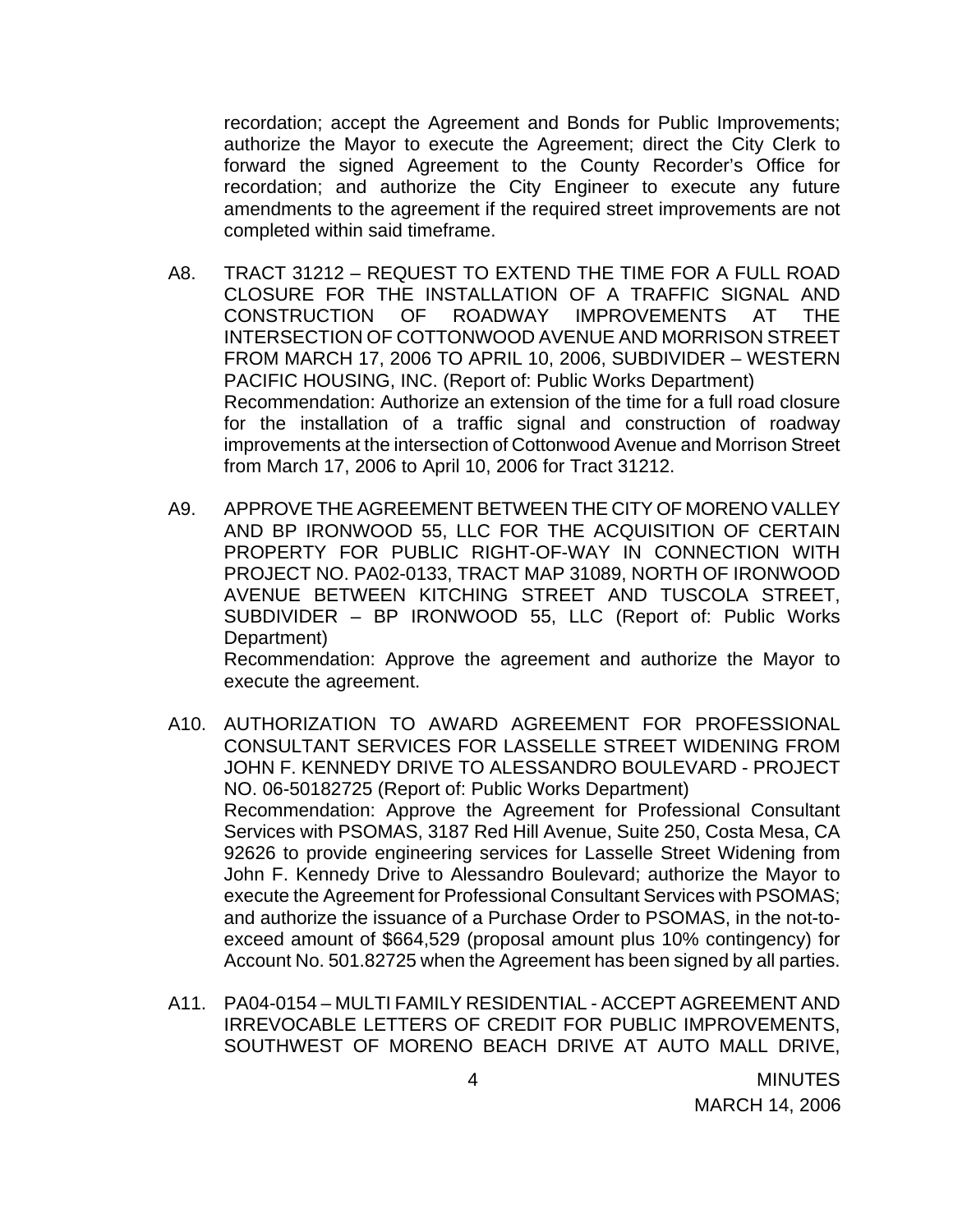DEVELOPER – BROADSTONE AT VALLEY VIEW, LLC (Report of: Public Works Department)

 Recommendation: Accept the Agreement and Irrevocable Letters of Credit for Public Improvements for PA04-0154; authorize the Mayor to execute the agreement; direct the City Clerk to forward the signed agreement to the County Recorder's office for recordation; and authorize the City Engineer to execute any amendments to the agreement if the required public improvements are not completed within said timeframe.

A12. TRACT 30232 – REDUCE FAITHFUL PERFORMANCE BOND AND ADOPT RESOLUTION NO. 2006-25, A RESOLUTION OF THE CITY COUNCIL OF THE CITY OF MORENO VALLEY AUTHORIZING ACCEPTANCE OF THE PUBLIC RIGHT-OF-WAY IMPROVEMENTS AS COMPLETE AND ACCEPTING ALICANTE AVENUE, BARCELONA COURT, CORDOBA COURT, CANTABRIA COURT, CADIZ COURT, TOLEDO COURT, CATALINA COURT, SEVILLA COURT, VASCO WAY, MADRID AVENUE, AND AVALON AVENUE INTO THE CITY MAINTAINED STREET SYSTEM, SUBDIVIDER – RYLAND HOMES OF CALIFORNIA, INC. (Report of: Public Works Department)

 Recommendation: Approve the reduction to the Faithful Performance Bond for Tract 30232; authorize the City Engineer to reduce the Faithful Performance Bond; and adopt Resolution No. 2006-25 authorizing the acceptance of the public right-of-way improvements for Final Map 30232 as complete and accepting Alicante Avenue, Barcelona Court, Cordoba Court, Cantabria Court, Cadiz Court, Toledo Court, Catalina Court, Sevilla Court, Vasco Way, Madrid Avenue, and Avalon Avenue into the City's maintained street system.

### Resolution No. 2006-25

A Resolution of the City Council of the City of Moreno Valley, California, Authorizing the Acceptance of the Public Right-of-Way Improvements as Complete Within Tract 30232, and Accepting Alicante Avenue, Barcelona Court, Cordoba Court, Cantabria Court, Cadiz Court, Toledo Court, Catalina Court, Sevilla Court, Vasco Way, Madrid Avenue, and Avalon Avenue into the City Maintained Street System

A13. APPROVE 3-YEAR AGREEMENT WITH NEW INDEPENDENT AUDIT FIRM (Report of: Finance Department) Recommendation: Approve a 3-year agreement with the independent audit firm, Mayer Hoffman McCann, and direct the City Manager to sign the agreement on behalf of the City and its related entities, subject to City Attorney approval as to legal form.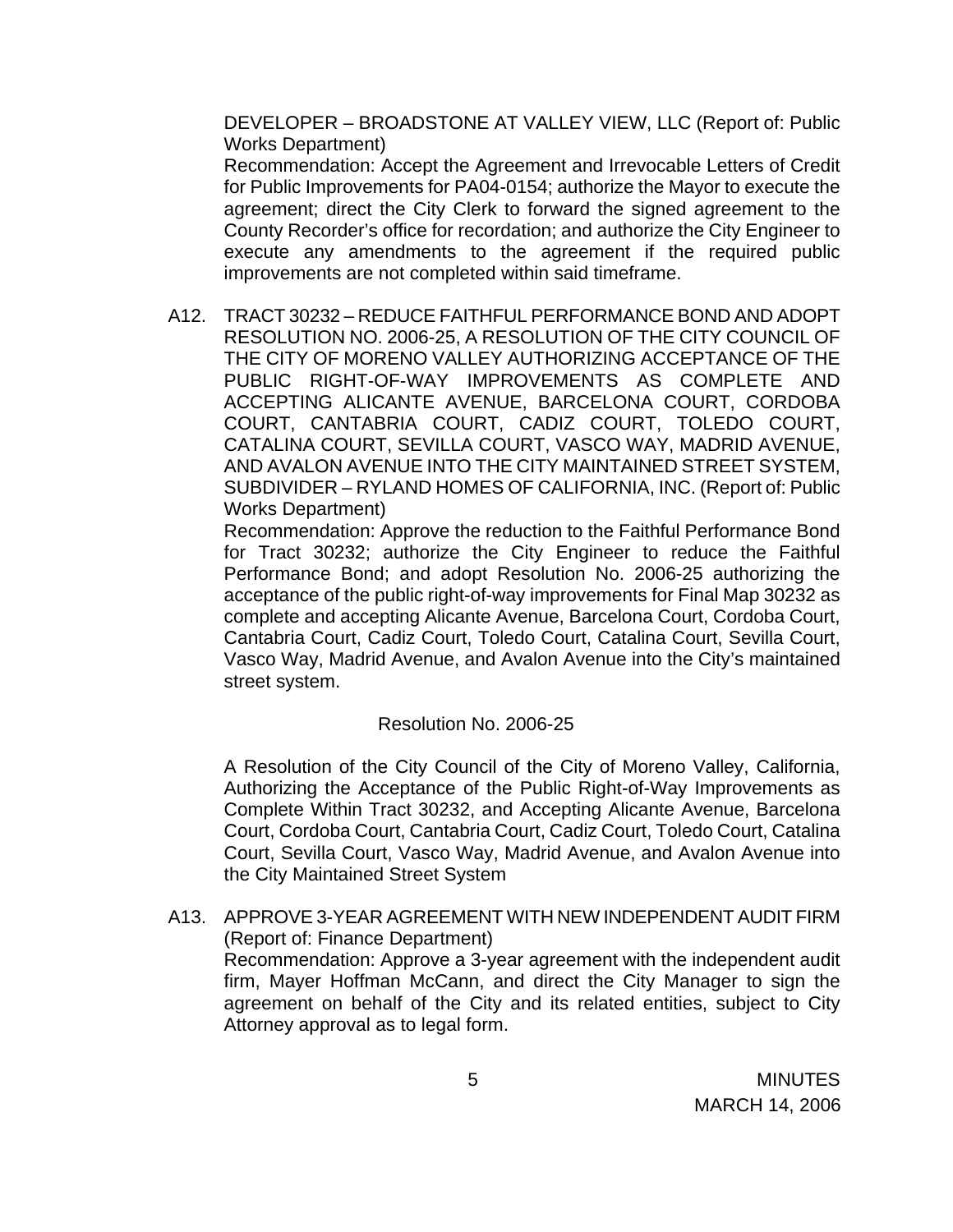A14. RESOLUTION NO. 2006-26, APPROVE AND AUTHORIZE EXECUTION OF AGREEMENT NO. BTA 05/06-08-RIV-03, TO ADMINISTER THE LOCAL AGENCY-STATE FISCAL YEAR 05/06 BICYCLE TRANSPORTATION ACCOUNT, AB 1020 GRANT PROGRAM, FOR CLASS II BIKEWAY IMPROVEMENTS ON LASSELLE STREET FROM IRIS AVENUE TO JOHN F. KENNEDY DRIVE, PROJECT NO. 06-12565320 (Report of: Public Works Department)

 Recommendation: Adopt Resolution No. 2006-26, approve and authorize execution of Agreement No. BTA 05/06-08-RIV-03, to administer the Local Agency-State Agreement for the Fiscal Year 05/06 Bicycle Transportation Account Project, AB 1020 Grant Program, for Class II Bikeway Improvements on Lasselle Street from Iris Avenue to John F. Kennedy Drive and authorize the Mayor to execute Agreement No. BTA 05/06-08-RIV-03.

#### Resolution No. 2006-26

A Resolution of the City Council of the City of Moreno Valley, California, Approving and Authorizing Execution of Agreement No. BTA 05/06-08-RIV-03 to Administer Local Agency-State Agreement for State-Aid Projects Between the State of California Acting by and Through the Department of Transportation, and the City of Moreno Valley

- A15. AUTHORIZATION TO AWARD THE CONSTRUCTION CONTRACT FOR THE IRIS AVENUE 12KV ELECTRICAL CONDUIT AND STRUCTURE SYSTEM INSTALLATION (PERRIS BOULEVARD TO LASSELLE STREET) PROJECT NO. 06-00100 (Report of: Public Works Department) Recommendation: Award the construction contract for the Iris Avenue 12 kV Electrical Conduit and Structure System Installation (Perris Boulevard to Lasselle Street) to HCI, Inc., 3166 Horseless Carriage Drive, Norco, California, 92860; authorize the Mayor to execute a contract with HCI, Inc., 3166 Horseless Carriage Drive, Norco, California, 92860; authorize the issuance of a Purchase Order to HCI, Inc., 3166 Horseless Carriage Drive, Norco, California, 92860, in the amount of \$685,566.22 (the bid amount plus 10% contingency) for the Iris Avenue 12 kV Electrical Conduit and Structure System Installation (Perris Boulevard to Lasselle Street) Project No. 06- 00100 when the contract has been signed by all parties.
- A16. AUTHORIZATION TO AWARD THE CONSTRUCTION CONTRACT FOR THE IRIS AVENUE 12KV ELECTRICAL CABLE IN EXISTING CONDUIT IN IRIS AVENUE (PERRIS BOULEVARD TO LASSELLE STREET) PROJECT NO. 06-00200 (Report of: Public Works Department) Recommendation: Award the construction contract for the Iris Avenue 12 kV Electrical Cable in Existing Conduit in Iris Avenue (Perris Boulevard to Lasselle Street) to DeYoung Power Systems, Inc., 2011 West Park Avenue,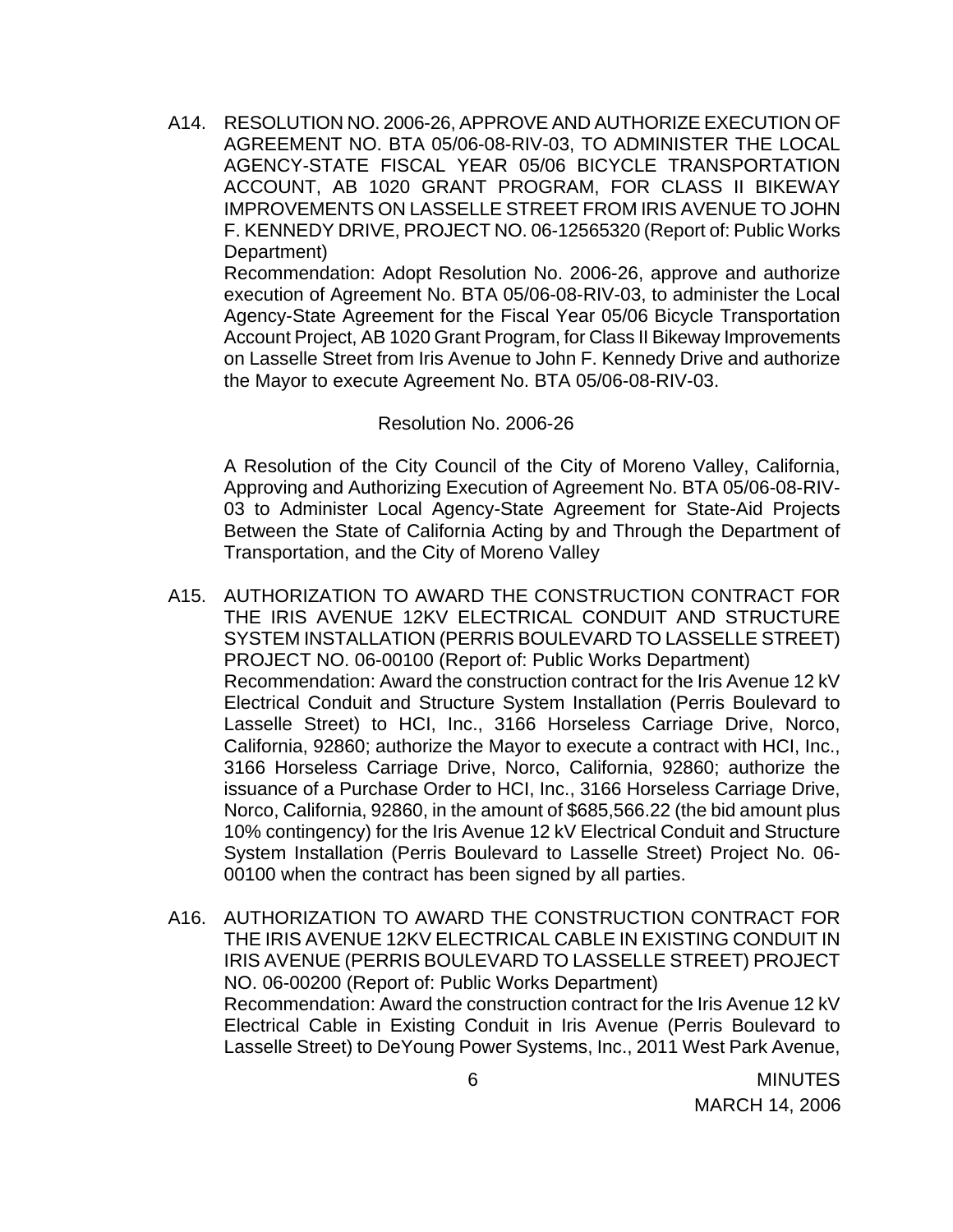Redlands, California, 92373; authorize the Mayor to execute a contract with DeYoung Power Systems, Inc., 2011 West Park Avenue, Redlands, California, 92373; and authorize the issuance of a Purchase Order to DeYoung Power Systems, Inc., 2011 West Park Avenue, Redlands, California, 92373, in the amount of \$198,842.60 (the bid amount plus 10% contingency) for the Iris Avenue 12 kV Electrical Cable in Existing Conduit in Iris Avenue (Perris Boulevard to Lasselle Street) Project No. 06-00200 when the contract has been signed by all parties.

A17. ACCEPT AND APPROVE THE AGREEMENT TO REIMBURSE TRANSPORTATION UNIFORM MITIGATION FEE (TUMF) FUNDS BETWEEN WESTERN RIVERSIDE COUNCIL OF GOVERNMENTS (WRCOG) AND CITY OF MORENO VALLEY FOR NASON/SR-60 INTERCHANGE AND THE AGREEMENT TO REIMBURSE TRANSPORTATION UNIFORM MITIGATION FEE (TUMF) FUNDS BETWEEN WESTERN RIVERSIDE COUNCIL OF GOVERNMENTS (WRCOG) AND CITY OF MORENO VALLEY FOR MORENO BEACH/SR-60 INTERCHANGE PROJECT NO. 07-41570024 (Report of: Public Works Department)

 Recommendation: Accept and approve the Agreement to Reimburse Transportation Uniform Mitigation Fee (TUMF) Funds between Western Riverside Council of Governments (WRCOG) and the City of Moreno Valley for Nason/SR-60 Interchange and the Agreement to Reimburse Transportation Uniform Mitigation Fee (TUMF) Funds between Western Riverside Council of Governments (WRCOG) and the City of Moreno Valley for Moreno Beach/SR-60 Interchange; and authorize the Mayor to execute the Agreement to Reimburse TUMF Funds between WRCOG and the City of Moreno Valley for Nason/SR-60 Interchange and the Agreement to Reimburse TUMF Funds between WRCOG and the City of Moreno Valley for Moreno Beach/SR-60 Interchange.

A18. APPROVAL OF TRACT MAP 32834 – SINGLE FAMILY RESIDENTIAL PROJECT, AND ACCEPT AGREEMENT AND BONDS FOR PUBLIC IMPROVEMENTS, EAST SIDE OF NASON STREET, NORTH OF DRACAENA AVENUE AND SOUTH OF EUCALYPTUS AVENUE, SUBDIVIDER – BEAZER HOMES HOLDINGS CORP. (Report of: Public Works Department)

 Recommendation: Accept the Agreement and Bonds for Public Improvements; authorize the Mayor to execute the Agreement; authorize the City Manager to execute the Public Facilities Fee Credit Agreement for Tract 32834, (#PA04-0120) and Associated CUP/PUD (#PA04-0162), for Lot 'A' Public Park & Lot 'EE' Open Space, upon approval of the Parks and Recreation Director and the City Attorney; approve Final Map 32834, authorize the City Clerk to sign the map and transmit said map to the County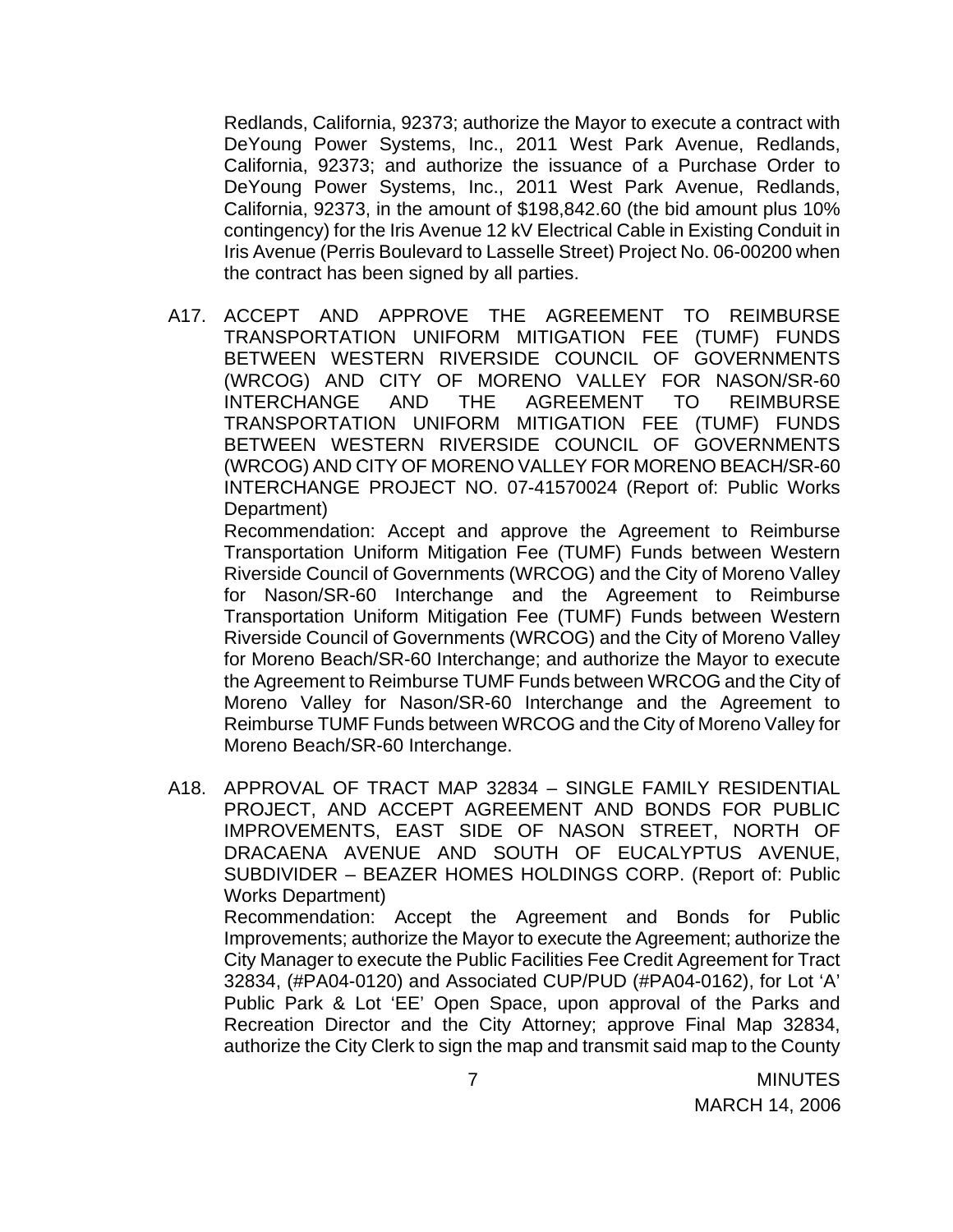Recorder's Office for recordation upon approval and execution of the Public Facilities Fee Credit Agreement for Tract 32834, (#PA04-0120) and Associated CUP/PUD (#PA04-0162), for Lot 'A' Public Park & Lot 'EE' Open Space; direct the City Clerk to forward the signed Agreements to the County Recorder's Office for recordation; and authorize the City Engineer to execute any future amendments to the Agreement for Public Improvements if the required improvements are not completed within said timeframe.

## **B. CONSENT CALENDAR** - **COMMUNITY SERVICES DISTRICT**

- B1. ORDINANCES FIRST READING BY TITLE ONLY Waived reading of all Ordinance Introductions and read by title only.
- B2. MINUTES REGULAR MEETING OF FEBRUARY 28, 2006 (Report of: City Clerk's Department) Recommendation: Approve as submitted.
- B3. ADOPTION OF THE REVISED NOMINATING POLICY FOR NAMING ATHLETIC FIELDS/FACILITIES (Report of: Parks and Recreation Department) Recommendation: Adopt the revised nominating policy for naming athletic fields/facilities.

### **Approved by a 5-0 vote to continue to a future date. m/Batey, s/White.**

B4. EXTENSION OF CONTRACT – PROJECT NO. E-2/05 – MAINTENANCE OF EXTENSIVE LANDSCAPING AND IRRIGATION – HIDDEN SPRINGS (Report of: Public Works Department) Recommendation: Approve the Amendment to the Contract Agreement for MVCSD Project E-2/05 to extend the term of the contract for an additional one-year period; authorize the President of the MVCSD Board to execute said Amendment with Tropical Plaza Nursery, Inc. of Villa Park, California; and authorize the Purchasing Manager, at the start of Fiscal Year 2006/07*,* to issue open purchase orders to Tropical Plaza Nursery, Inc. in the amounts of: ONE HUNDRED FORTY-NINE THOUSAND NINE HUNDRED TWENTY-EIGHT DOLLARS AND 24/100 (\$149,928.24) for twelve months of base maintenance service; and THIRTY-ONE THOUSAND FIVE HUNDRED DOLLARS AND NO/100 (\$31,500.00) for anticipated Additional Work per Section 3., paragraph d. of the amended Agreement.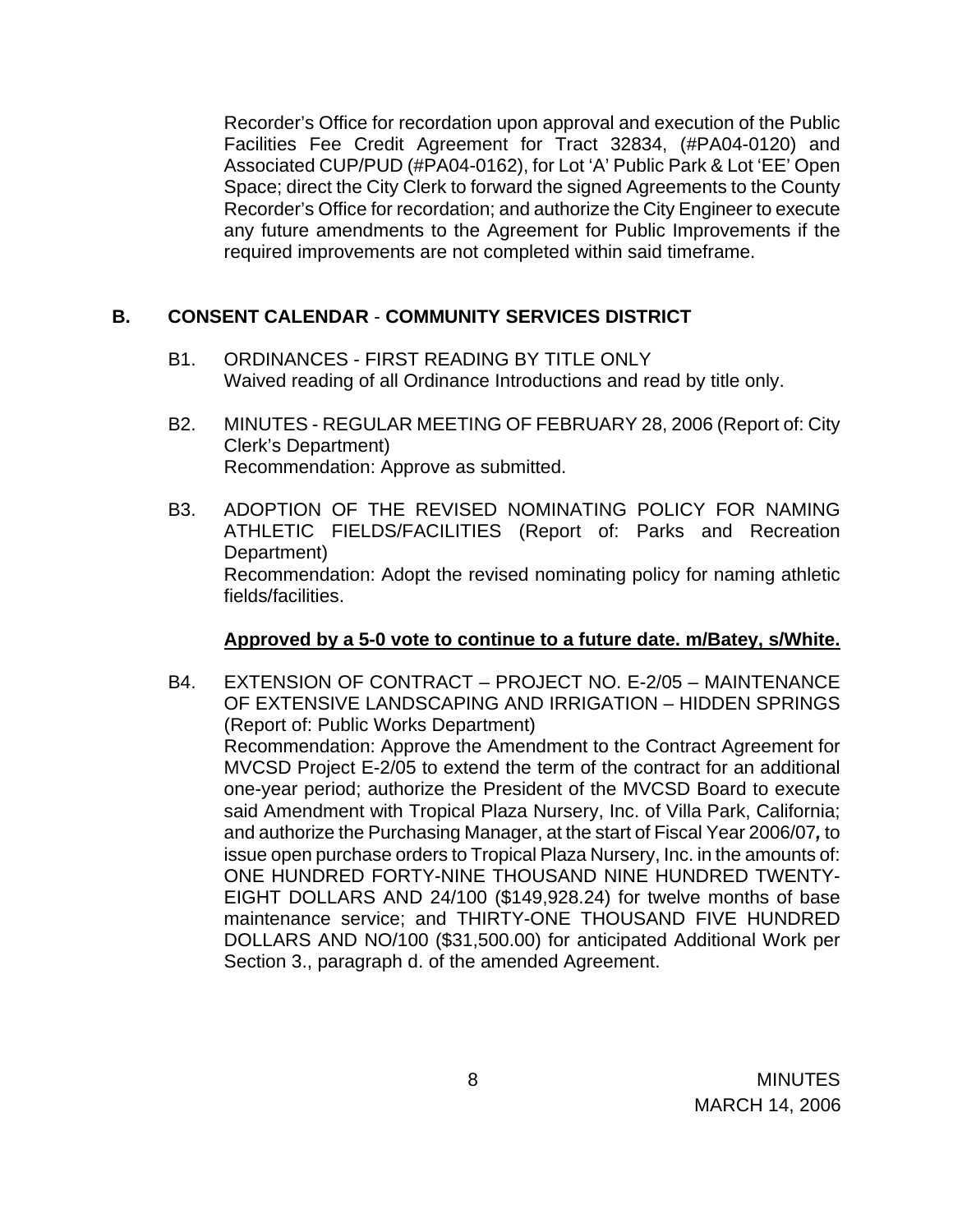## **C. CONSENT CALENDAR** - **COMMUNITY REDEVELOPMENT AGENCY**

- C1. ORDINANCES FIRST READING BY TITLE ONLY Waived reading of all Ordinance Introductions and read by title only.
- C2. MINUTES REGULAR MEETING OF FEBRUARY 28, 2006 (Report of: City Clerk's Department) Recommendation: Approve as submitted.

# **D. CONSENT CALENDAR** - **BOARD OF LIBRARY TRUSTEES**

- D1. ORDINANCES FIRST READING BY TITLE ONLY Waived reading of all Ordinance Introductions and read by title only.
- D2. MINUTES REGULAR MEETING OF FEBRUARY 28, 2006 (Report of: City Clerk's Department) Recommendation: Approve as submitted.

### **Joint Consent Calendar Items A2 - D2 approved by a 5-0 vote with the exception of item B3 which was continued to a future date. m/Batey, s/West.**

## **E. PUBLIC HEARINGS**

- E1. PUBLIC HEARING REGARDING MAIL BALLOT PROCEEDINGS FOR: STONEGATE APARTMENTS, APN 291-110-017 - BALLOTED ITEM: NPDES RATE SCHEDULE; ROBERT K. VOGEL FAMILY TRUST, APNS 316-210-026 & 316-210-069 - BALLOTED ITEM: NPDES RATE SCHEDULE; CCI SUNNYMEAD MV, APN 482-540-030 - BALLOTED ITEM: NPDES RATE SCHEDULE AND INCLUSION INTO CSD ZONE M; AND OPT MORENO VALLEY, LLC, APNS 482-180-065 & 482-180-066 - BALLOTED ITEM: INCLUSION INTO CSD ZONE M (Report of: Public Works Department) Recommendation:
	- 1. That the Mayor and Members of the City of Moreno Valley City Council, after conducting the public hearing:

 Mayor Flickinger opened the public testimony portion of the public hearing; there being none, public testimony was closed.

a) Tabulate the mail ballots for the NPDES maximum regulatory rate, for Stonegate Apartments – APN 291-110-017 (and any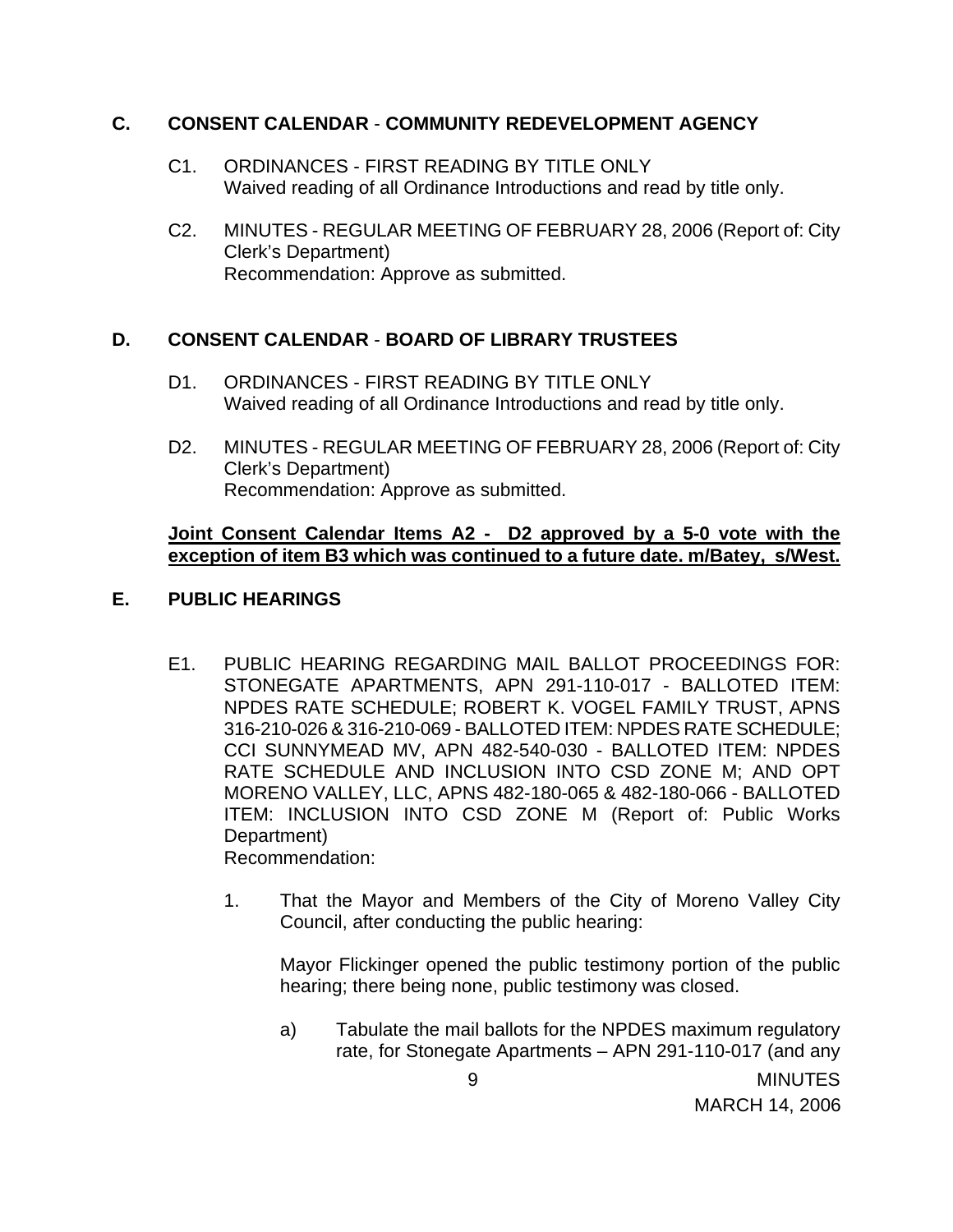division thereof), Robert K. Vogel Family Trust – APNs 316- 210-026 and 316-210-069 (and any division thereof) and CCI Sunnymead MV – APN 482-540-030 (and any division thereof):

#### **Directed the City Clerk to tabulate the ballots. Motion carried 5-0. m/White, s/Batey.**

The City Clerk announced the results as follows:

 Stonegate Apartments, APN 291-110-017 – Balloted Item: NPDES Rate Schedule – Replacement ballot – "Yes"

 Robert K. Vogel Family Trust, APNS 316-210-026 & 316-210-069 – Balloted Item: NPEDS Rate Schedule – "Yes"

 CCI Sunnymead MV, APN 482-540-030 – Balloted Item: NPDES Rate Schedule and Inclusion into CSD Zone M – "Yes"

OPT Moreno Valley, LLC, APNS 482-180-065 & 482-180-066 – Balloted Item: Inclusion into CSD Zone M – "Yes"

- b) Verify and accept the results of the mail ballot proceedings as identified on the Official Tally Sheet and Assessor Parcel Number (APN) listing;
- c) Receive and file with the City Clerk's Office the accepted Official Tally Sheet and APN listing; and
- d) If approved, authorize and impose the NPDES maximum regulatory rate to the participating projects.

### **Approved by a 5-0 vote. m/White, s/Batey.**

2. That the Members of the Board of Directors of the Moreno Valley Community Services District (CSD), after conducting the public hearing:

 President Flickinger opened the public testimony portion of the public hearing; there being none, public testimony was closed.

a) Tabulate the mail ballots for CSD Zone M, for CCI Sunnymead MV – APN 482-540-030 (and any division thereof) and OPT Moreno Valley, LLC – APNs 482-180-065 and 482-180-066 (and any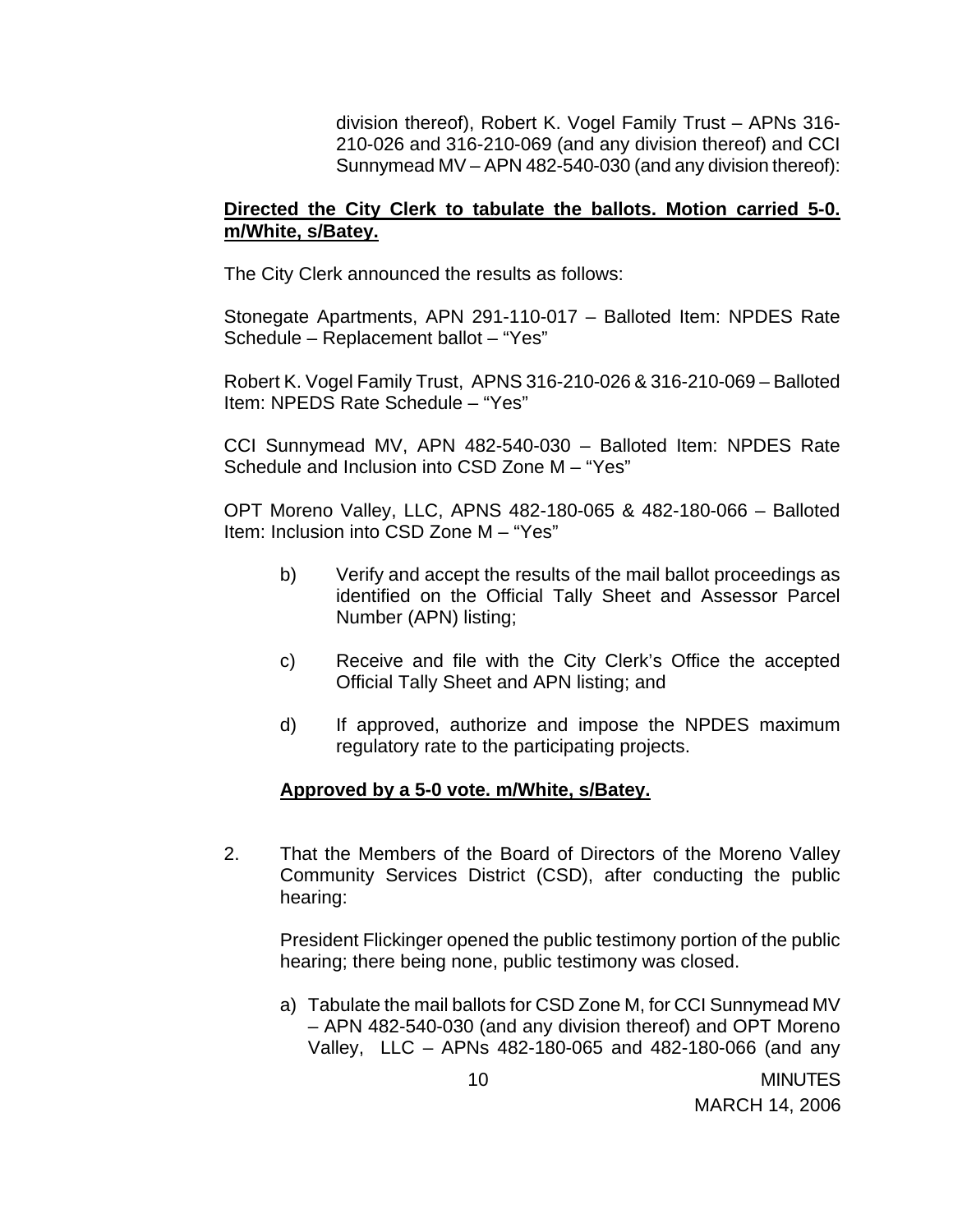division thereof)

The Secretary announced the results as follows:

CCI Sunnymead MV – APN 482-540-030 (and any division thereof) – "Yes"

 OPT Moreno Valley, LLC – APNs 482-180-065 and 482-180-066 (and any division thereof) – "Yes"

- b) Verify and accept the results of the mail ballot proceedings as identified on the Official Tally Sheet and Assessor Parcel listing;
- c) Receive and file with the City Clerk's Office the accepted Official Tally Sheet and APN listing; and
- d) If approved, authorize and impose the CSD Zone M parcel charge to the participating projects.

### **Approved by a 5-0 vote. m/White, s/Batey.**

E2. PUBLIC HEARING REGARDING MAIL BALLOT PROCEEDINGS FOR: TENTATIVE TRACT 31089 - BALLOTED ITEMS: NPDES RATE SCHEDULE AND INCLUSION INTO CSD ZONE B; TENTATIVE TRACT 31494 - BALLOTED ITEMS: NPDES RATE SCHEDULE AND INCLUSION INTO CSD ZONE B; AND TENTATIVE TRACT 33437 - BALLOTED ITEMS: NPDES RATE SCHEDULE AND INCLUSION INTO CSD ZONE B (Report of: Public Works Department)

 Recommendation: That the City Council and the Board of Directors of the Moreno Valley Community Services District (CSD), after conducting the public hearing:

 Mayor Flickinger opened the public testimony portion of the public hearing; there being none, public testimony was closed.

1. Tabulate the mail ballots for each described service, for Tentative Tracts 31089, 31494 and 33437 (and all their affected phases);

## **Directed the City Clerk to tabulate the ballots. Motion carried 5-0. m/White, s/Batey.**

The City Clerk announced the results as follows: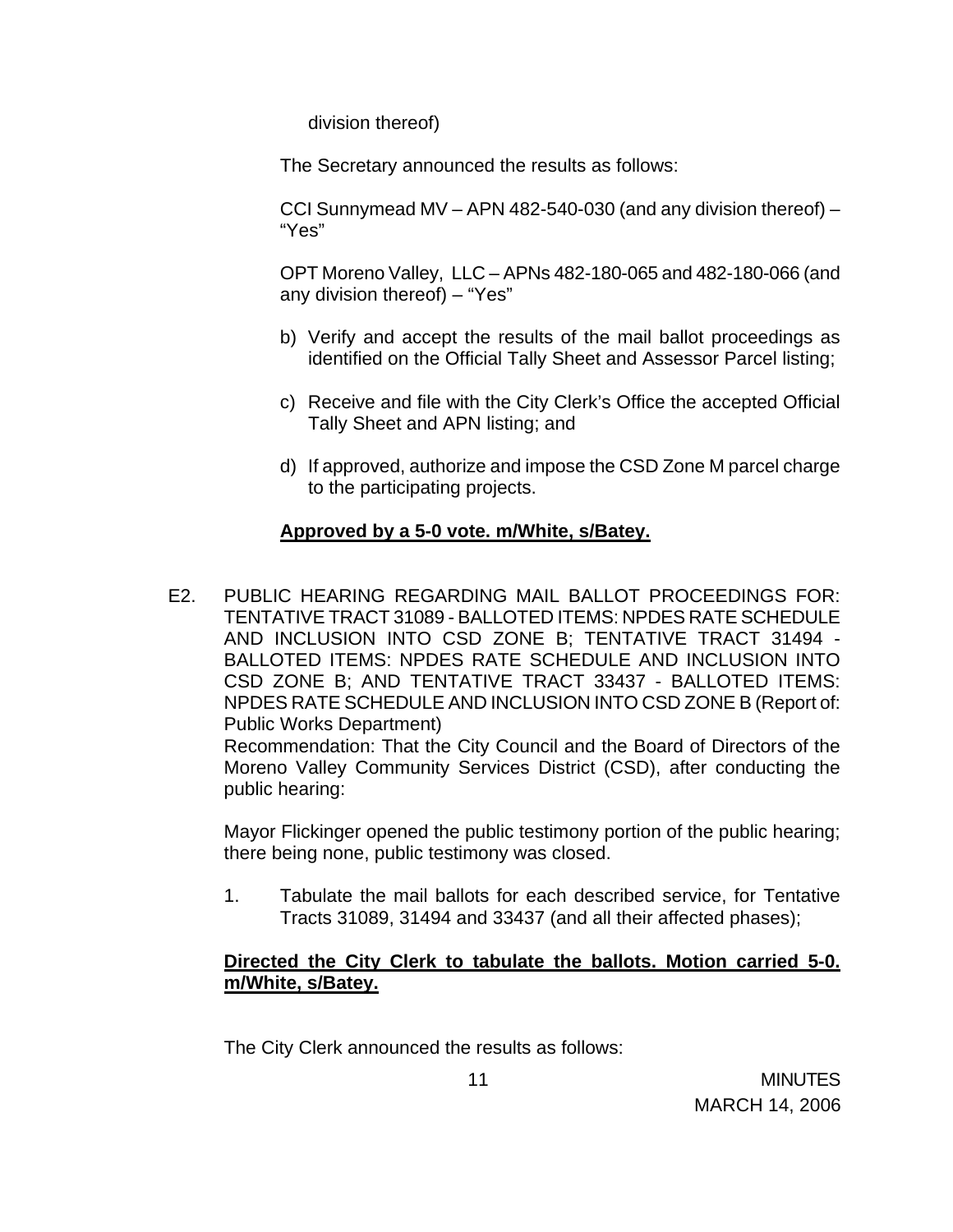Tentative Tract 31089 – NPDES & Zone B - "Yes"

Tentative Tract 33437 – NPEDS & Zone B - "Yes"

Tentative Tract 31494 – NPDES & Zone B -(Replacement ballots) – "Yes"

- 2. Verify and accept the results of the mail ballot proceedings as identified on the Official Tally Sheet and Assessor Parcel Number (APN) listing;
- 3. Receive and file with the City Clerk's Office the accepted Official Tally Sheet and APN listing; and
- 4. If approved, authorize and impose the CSD Zone B parcel charge and the NPDES maximum regulatory rate to Tentative Tracts 31089, 31494 and 33437 (and all affected phases).

### **Approved by a 5-0 vote. m/White, s/Batey.**

E3. PUBLIC HEARING AND INTRODUCTION OF ORDINANCE NO. CSD 50 TO ESTABLISH COMMUNITY SERVICES DISTRICT ZONE S (SUNNYMEAD BOULEVARD MAINTENANCE) (Report of: Public Works Department)

 Recommendation: That the City Council, acting in their respective capacities as President and Members of the Board of Directors of the Moreno Valley Community Services District (CSD) (the "CSD Board"):

- 1. Hear and consider all protests concerning the establishment of CSD Zone S;
- 2. Hear and consider written requests filed for exclusion of property, or any portion thereof from such Zone; and

Board Member Stewart left the Council Chamber due to a conflict.

 President Flickinger opened the public testimony portion of the public hearing; there being none, public testimony was closed.

3. Introduce Ordinance No. CSD 50, for the establishment of Zone S (Sunnymead Boulevard Maintenance). (Roll Call Required)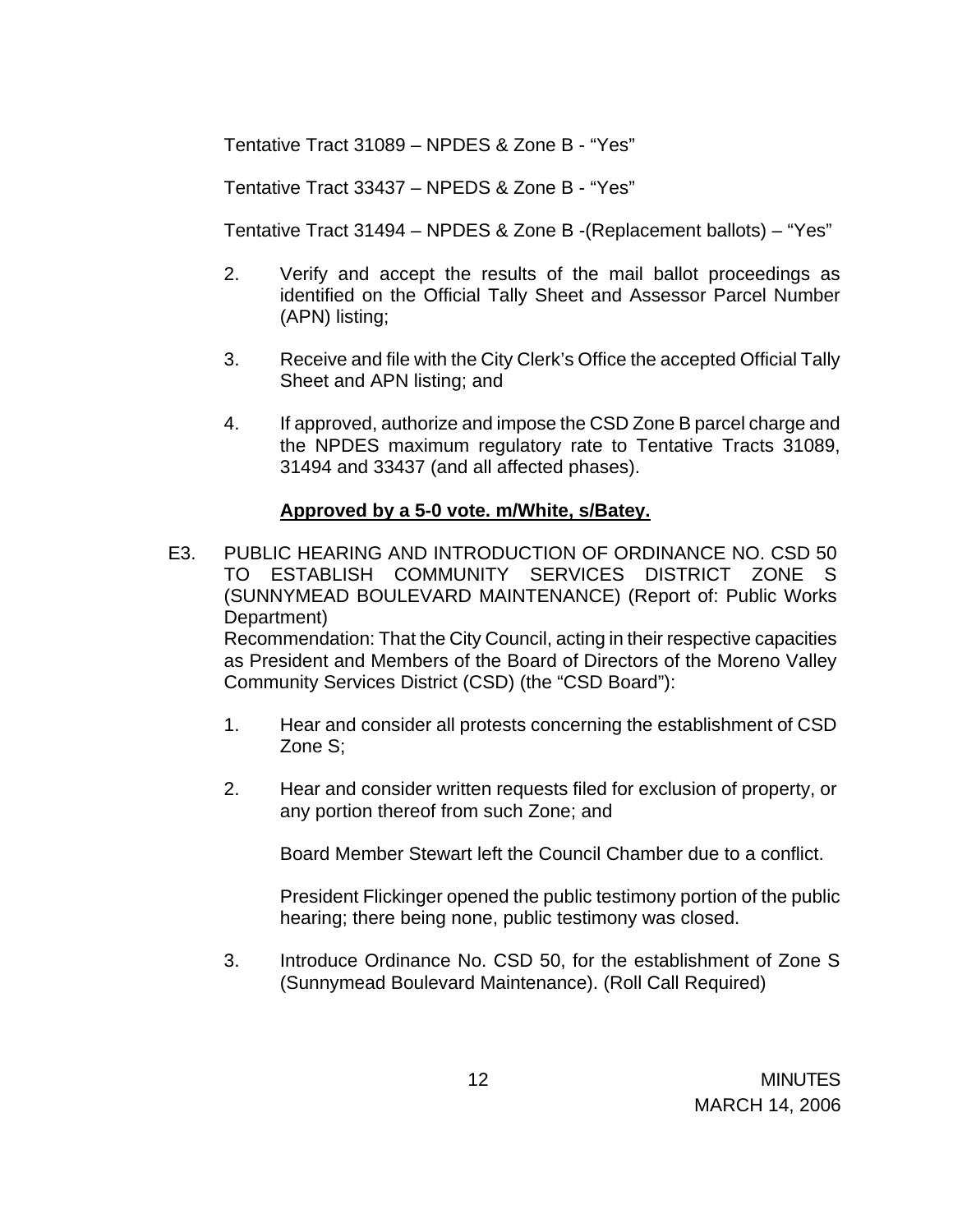## Ordinance No. CSD 50

 An Ordinance of the Moreno Valley Community Services District of the City of Moreno Valley, California, Approving the Establishment of Zone S for the Purpose of Furnishing Maintenance Services to Future Improvements to be Constructed by the Redevelopment Agency along Sunnymead Boulevard from Frederick Street to Perris Boulevard

### **Approved by a 4-0-1 vote, Stewart recused himself due to a conflict of interest on this item.**

Board Member Stewart returned to the Council Chamber.

- E4. COMMUNITY DEVELOPMENT BLOCK GRANT (CDBG) AND HOME FY 2006/07 PROPOSED PROJECTS (Report of: Economic Development Department) Recommendation: That the City Council:
	- 1. Conduct a Public Hearing for the Community Development Block Grant (CDBG) and Home Programs to allow the public an opportunity to comment on the proposed projects and programs; and

Mayor Flickinger opened the public testimony portion of the public hearing. Public testimony was received from Johnnie Manning (representing CASA), Jerry Casillas (representing C.A.P.) and (Ray Carbajal, representing American Red Cross).

2. Select programs and projects for funding as part of the City's Annual Action Plan for FY 2006/07, updating the 5-Year Consolidated Plan.

# **Approved staff's recommendation by a 5-0 vote. m/White, s/West.**

## **F. ITEMS REMOVED FROM CONSENT CALENDARS FOR DISCUSSION OR SEPARATE ACTION - NONE**

### **G. REPORTS**

### G1. CITY COUNCIL REPORTS ON REGIONAL ACTIVITIES

a) Report on March Joint Powers Authority by Council Member Stewart

Council Member Stewart reported the first full board meeting will be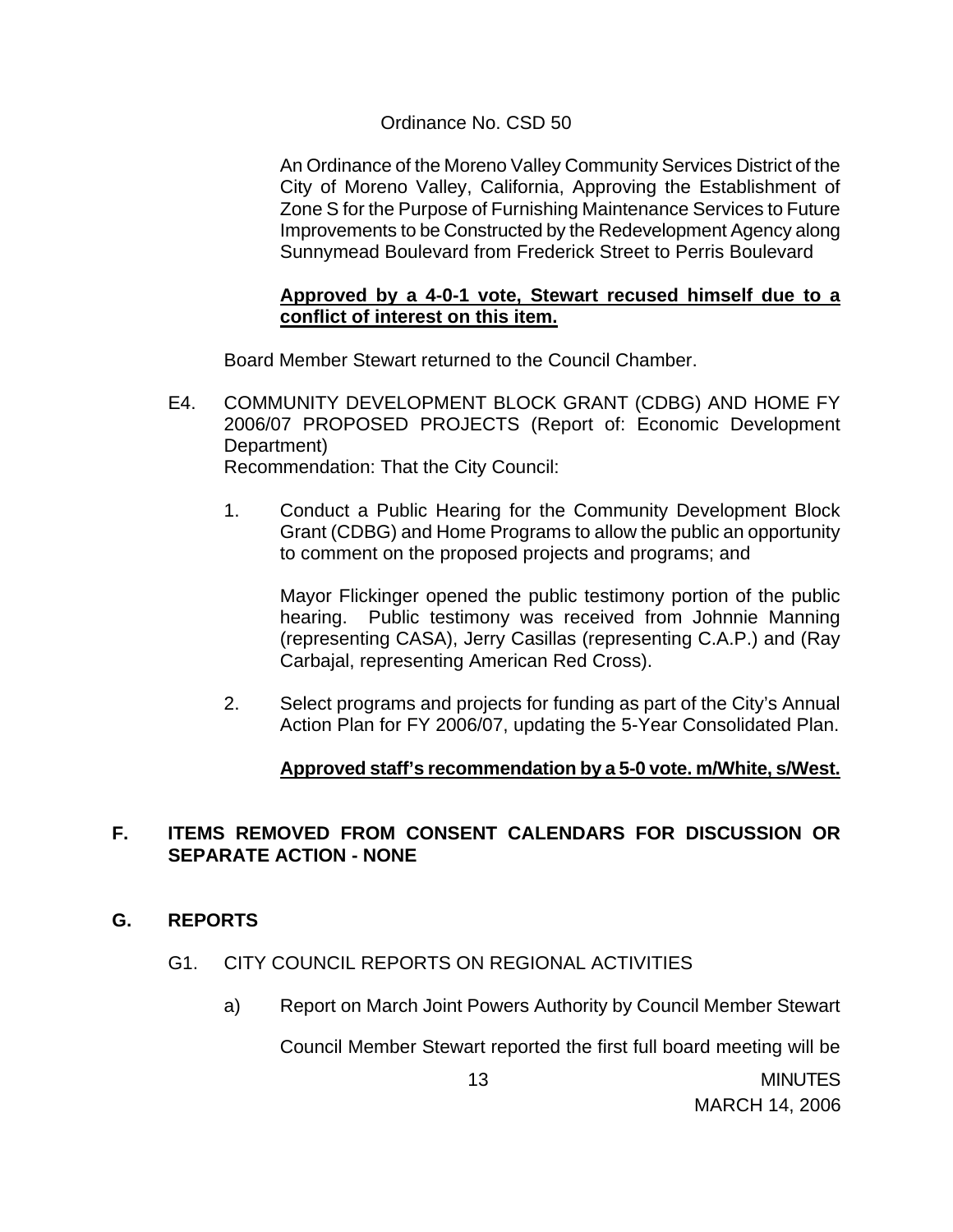held tomorrow morning. Also announced he attended a very productive meeting with representatives from Chevron Air Fuel from Houston, County Fire Marshal, County Environmental Health Services, DHL, March Joint Powers representatives, March Global Port representatives, Wildan Engineering and many others. He got the feeling everyone there was working to find a solution to the fueling problem.

G2. INTRODUCE ORDINANCE NO. CSD-51 AMENDING ORDINANCE NO. CSD 49, ADDING FEES FOR THE CONFERENCE AND RECREATION CENTER DANCE STUDIO, GYMNASIUM, AND CELEBRATION PARK (Report of: Parks and Recreation Department) Recommendation: That the City Council, acting in the capacity as Board of Directors of the Moreno Valley Community Services District, introduce Ordinance No. CSD 51, amending Ordinance No. CSD-49, adding fees for the Conference and Recreation Center Dance Studio, Gymnasium, and Celebration Park to take effect on April 27, 2006 (Roll call required).

Ordinance No. CSD-51

 An Ordinance of the Moreno Valley Community Services District of the City of Moreno Valley, California, Amending Ordinance No. CSD-49 by Adding Fees for the Use of the Moreno Valley Conference and Recreation Center Gymnasium, Dance Studio and Celebration Park

### **Approved by a 5-0 vote to continue to a future Council meeting. m/Batey, s/White.**

G3. AUTOMATED PHOTO RED LIGHT ENFORCEMENT SYSTEM (Report of: Public Works Department) Recommendation: That the City Council review this information. If Council would like to implement this program, it will need to appropriate funding primarily to cover the cost of police staffing.

 Mayor Flickinger opened the agenda item for public comments. Public comments were received from Daryl Terrell.

### **Approved by a unanimous vote to continue to a future Study session. m/Batey, s/White.**

G4. REQUEST ADOPTION OF PLANS AND SPECIFICATIONS, AND AUTHORIZATION TO ADVERTISE FOR CONSTRUCTION BIDS FOR THE MORENO VALLEY VETERANS MEMORIAL, PROJECT NO. 06-41278424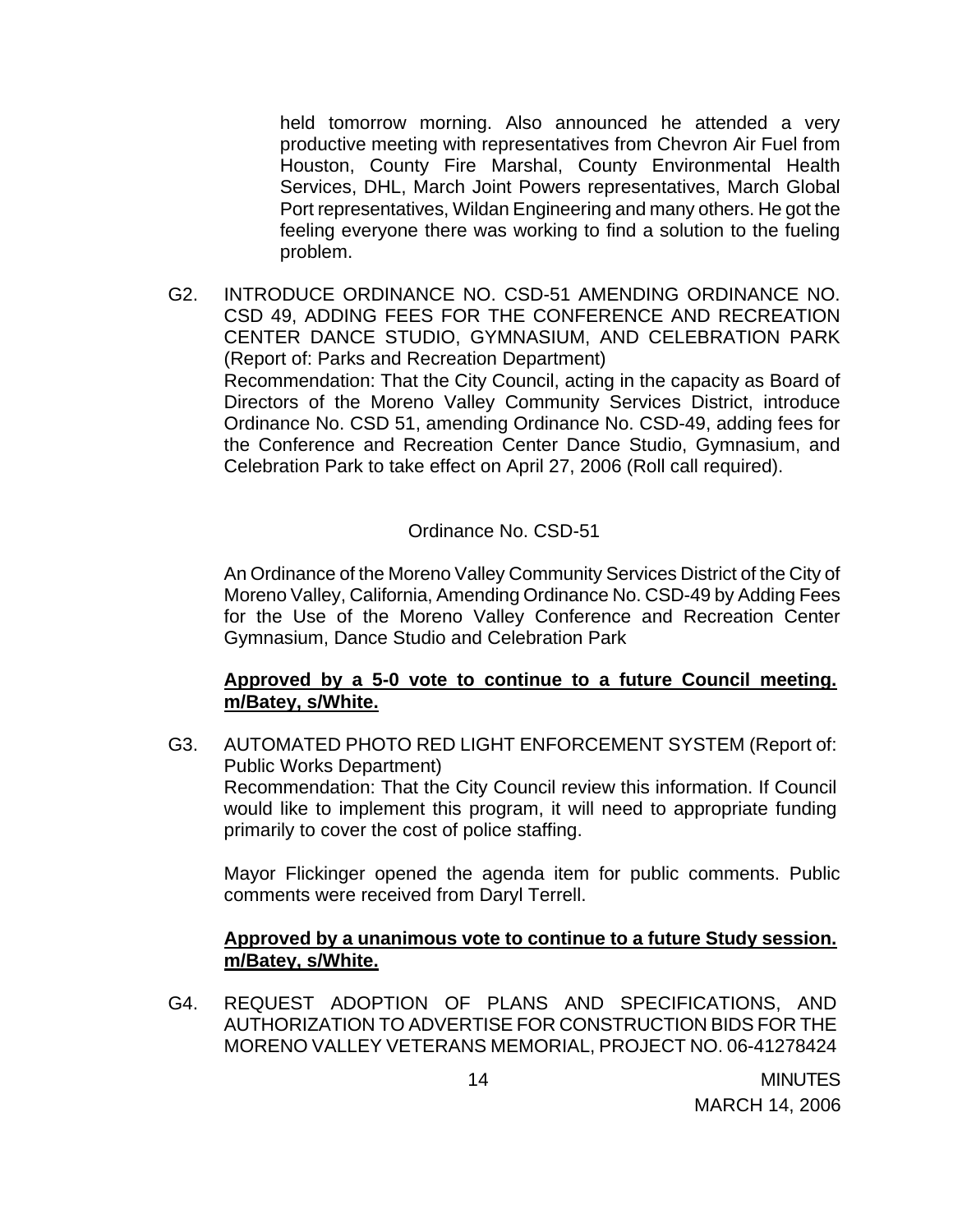(Report of: Public Works Department)

 Recommendation: Adopt the plans and specifications, subject to approval by the Building Official and Interim City Engineer; and authorize the City Clerk to advertise the project for construction bids when it is approved by the Building Official and Interim City Engineer.

 Mayor Flickinger opened the agenda item for public comments; there being none, public comments were closed.

## **Approved by a 5-0 vote. m/Batey, s/West.**

G5. 2006 LEGISLATIVE UPDATE (Report of: Interim Assistant City Manager) Recommendation: Receive and file the informational report.

## **Approved by a unanimous vote. m/Stewart, s/Batey.**

G6. CITY MANAGER'S REPORT (Informational Oral Presentation – not for Council action)

 City Manager Gutierrez announced that Mayor Bonnie Flickinger, City Clerk Alice Reed and Moreno Valley resident Pat Box are being recognized as "Women of Distinction" by Assemblyman Bill Emmerson of the 63<sup>rd</sup> Assembly district. They will be honored at a luncheon on March 30 in Ontario.

# **H. LEGISLATIVE ACTIONS**

ORDINANCES - 1ST READING AND INTRODUCTION

H1. ORDINANCE NO. 710 - AN ORDINANCE OF THE CITY COUNCIL OF THE CITY OF MORENO VALLEY, CALIFORNIA, AMENDING CHAPTER 2.27 OF THE CITY OF MORENO VALLEY MUNICIPAL CODE RELATING TO THE TRAFFIC SAFETY COMMISSION (TSC) (CONTINUED FROM FEBRUARY 14, 2006) (Report of: Public Works Department) Recommendation: That the City Council introduce Ordinance No. 710; amending Chapter 2.27 of Title 2 of the Municipal Code relating to the Traffic Safety Commission administration to enhance the commission's composition, function, and rule of procedures in order for TSC to provide better service to the City (Roll call required).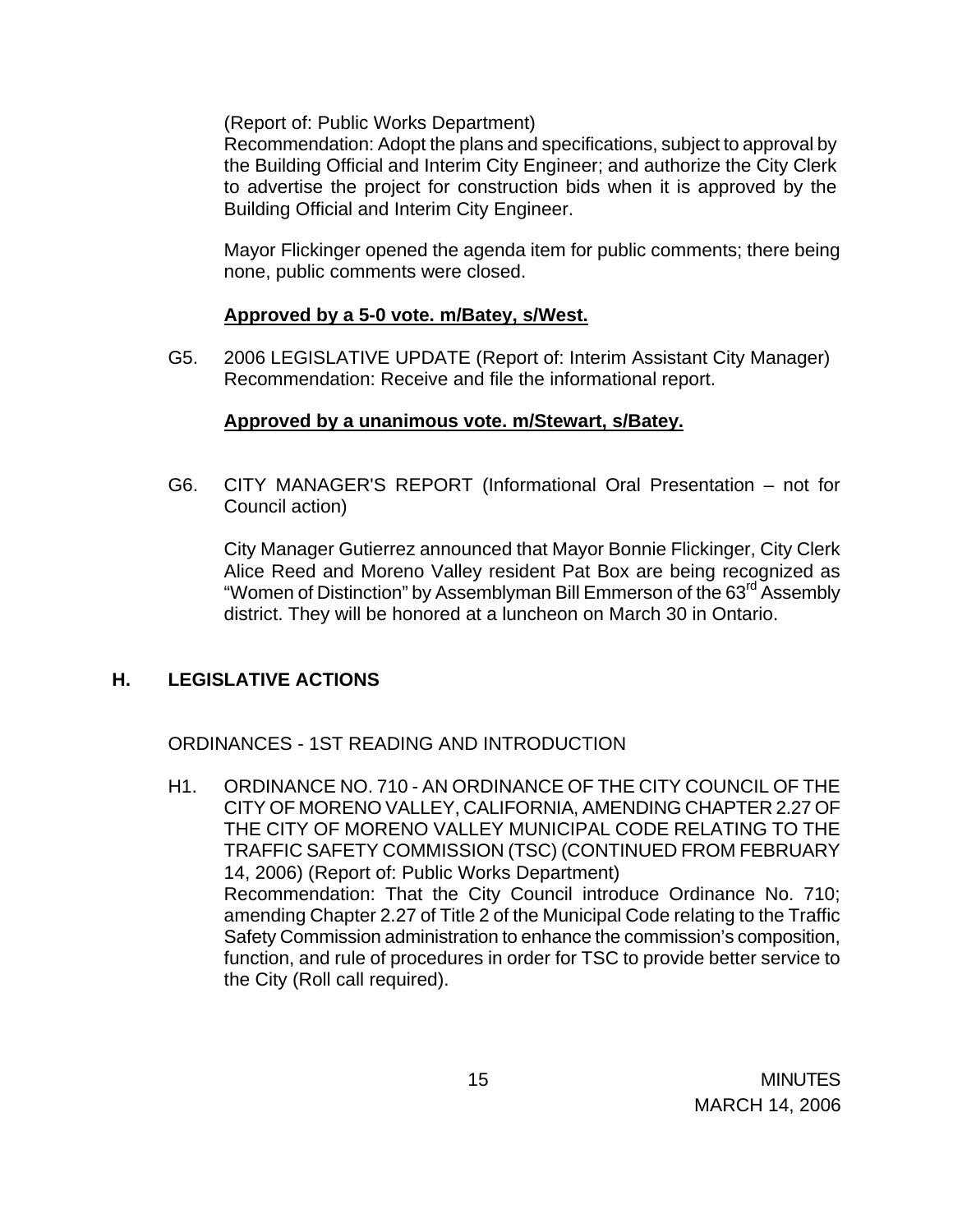## Ordinance No. 710

An Ordinance of the City Council of the City of Moreno Valley, California, Amending Chapter 2.27 of the City of Moreno Valley Municipal Code Relating to the Traffic Safety Commission

**Approved by a 5-0 vote to introduce as amended to show the following changes/corrections: Section 2.27.010 shall read "It shall consist of seven (7) City Council-appointed voting members, and eight (8) nonvoting members (when possible), serving without…; Section 2.27.020 to remove "Insofar as practicable" from first sentence and D. shall read "a student of the law enforcement explorer post may be appointed by City Council";and Section 2.27.050 shall read "If there is a lack of substantive agenda items for a regular meeting, and if there are no pending requests from the public for Traffic Safety Commission's action, such meeting may be cancelled by the chairperson or by a majority of the commission, provided that notice of such cancellation is given to the public at least forty-eight (48) hours prior to the time of the meeting.", and "Four or more voting members of the commission shall constitute a quorum for the conduct of business, and a majority of such quorum shall be necessary to approve or deny an issue.** 

ORDINANCES - 2ND READING AND ADOPTION - NONE

ORDINANCES - URGENCY ORDINANCES – NONE

RESOLUTIONS – NONE

PUBLIC COMMENTS **ON ANY SUBJECT NOT ON THE AGENDA** UNDER THE JURISDICTION OF THE CITY COUNCIL ARE AS FOLLOWS:

Daryl Terrell

- 1) Possible Excessive Noise Ordinance
- 2) Parolee homes

Dee Chambless

- 1) Use of Parks & Recreation facility (Cottonwood Golf Center building) being used by Moreno Valley Cultural Arts Foundation
- 2) Read letter from Cathlene Fishman

## **CLOSING COMMENTS AND/OR REPORTS OF THE CITY COUNCIL, COMMUNITY SERVICES DISTRICT, OR COMMUNITY REDEVELOPMENT AGENCY**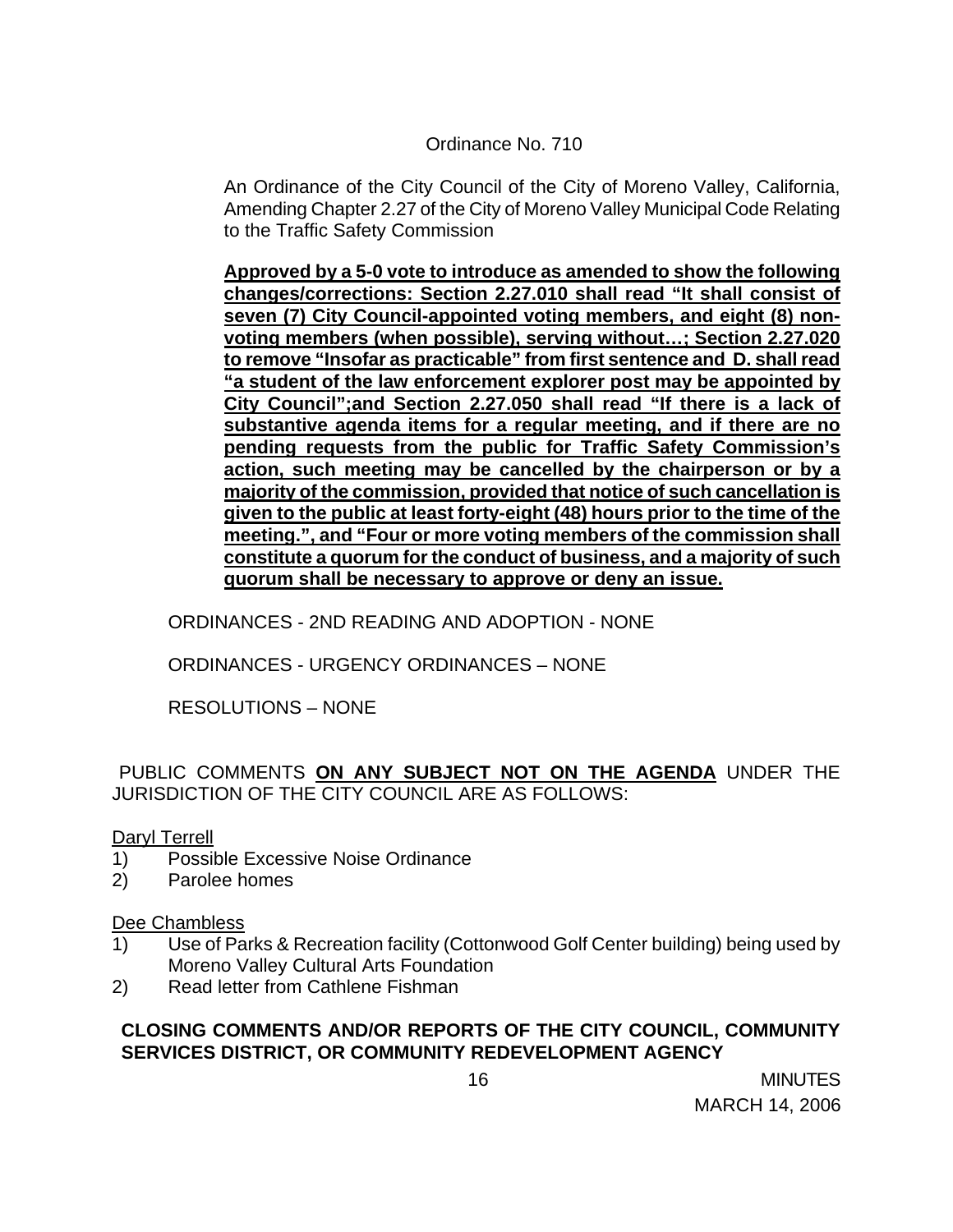## Council Member West

1) Thanked Chief DiYorio and Interim Assistant City Manager Betsy Adams for their help with the Public Safety Subcommittee in providing crime stats for District 3 –he will be forming a Crime Prevention Committee in his district

Council Member Batey

- 1) Thanked Pastor Knight for invitation to speak at the Church on Sunday
- 2) Pleased to announce the residents of Shaw St. will be getting speed humps on their street

Mayor Flickinger

- 1) Receiving compliments from residents of Warner Ranch for the City's purchase of Jr. Market – residents very pleased that a satellite police facility will be housed on the site
- 2) Attended the 15<sup>th</sup> Birthday celebration of the Moreno Valley Campus of Riverside City College with Council Member West – the campus will now be called Moreno Valley College
- 3) No Council meeting to be held on March 28 next meeting will be held on April 11

Council Member Stewart - no comments

Mayor Pro Tem White – no comments

# **ADJOURNMENT**

There being no further business to conduct, the meeting was adjourned at to Closed Session at 8:33 p.m. by unanimous informal consent.

# **CLOSED SESSION**

**REPORT OF ACTION FROM CLOSED SESSION, IF ANY, BY CITY ATTORNEY - NONE** 

Submitted by: